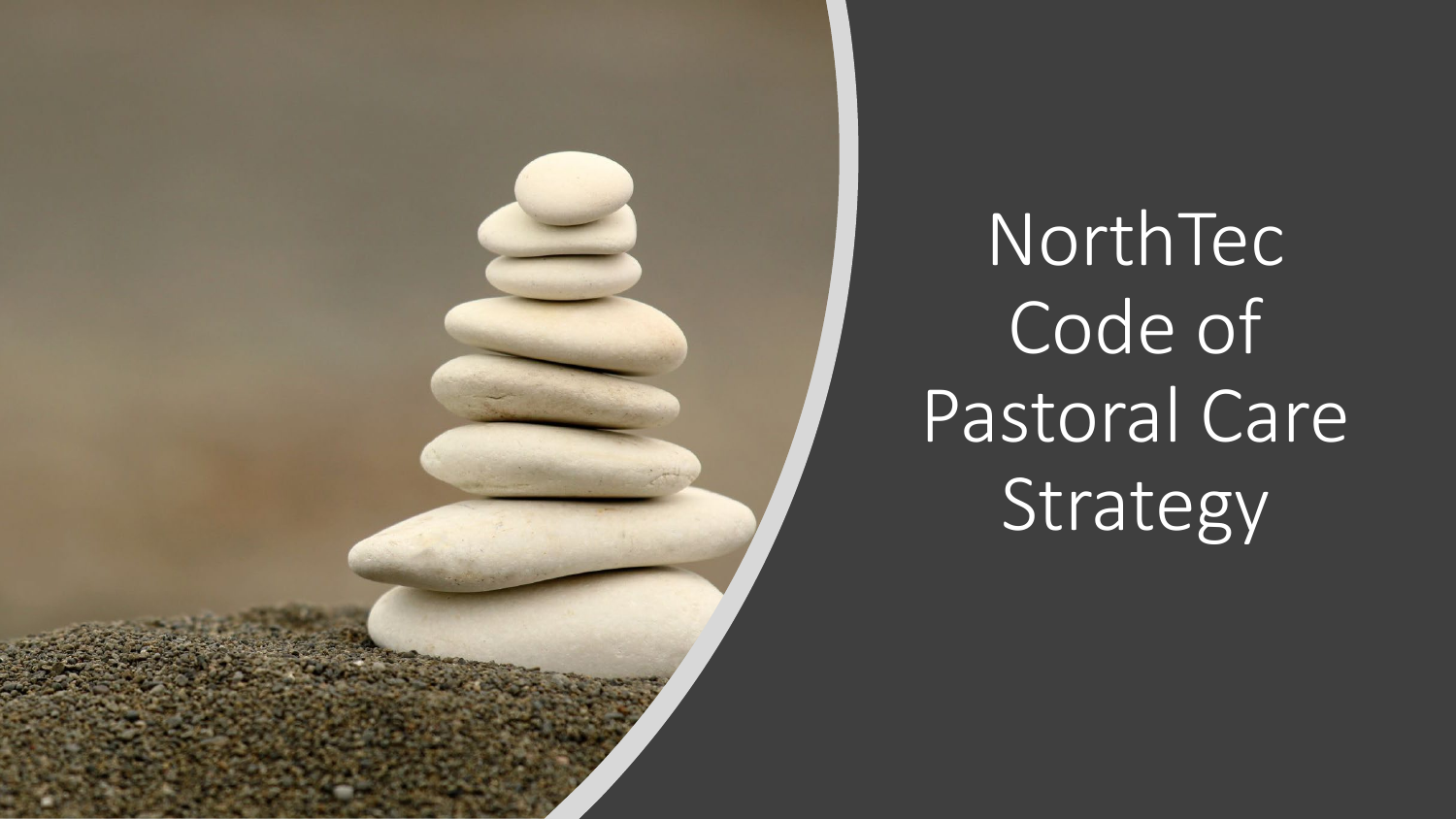# **OUR STRATEGY**

## VISION:

All learners and staff feel safe, informed, included and heard.

## MISSION:

Equitable access and outcomes for all learners, their whānau and communities

## PURPOSE:

To protect and maintain the wellbeing and safety of all Northtec learners and staff

### ĀKONGA AT THE CENTRE

WHOLE-OF-PROVIDER WELLBEING AND SAFETY | TE TIRITI O WAITANGI | LEARNER VOICE | WILDEE OF THOT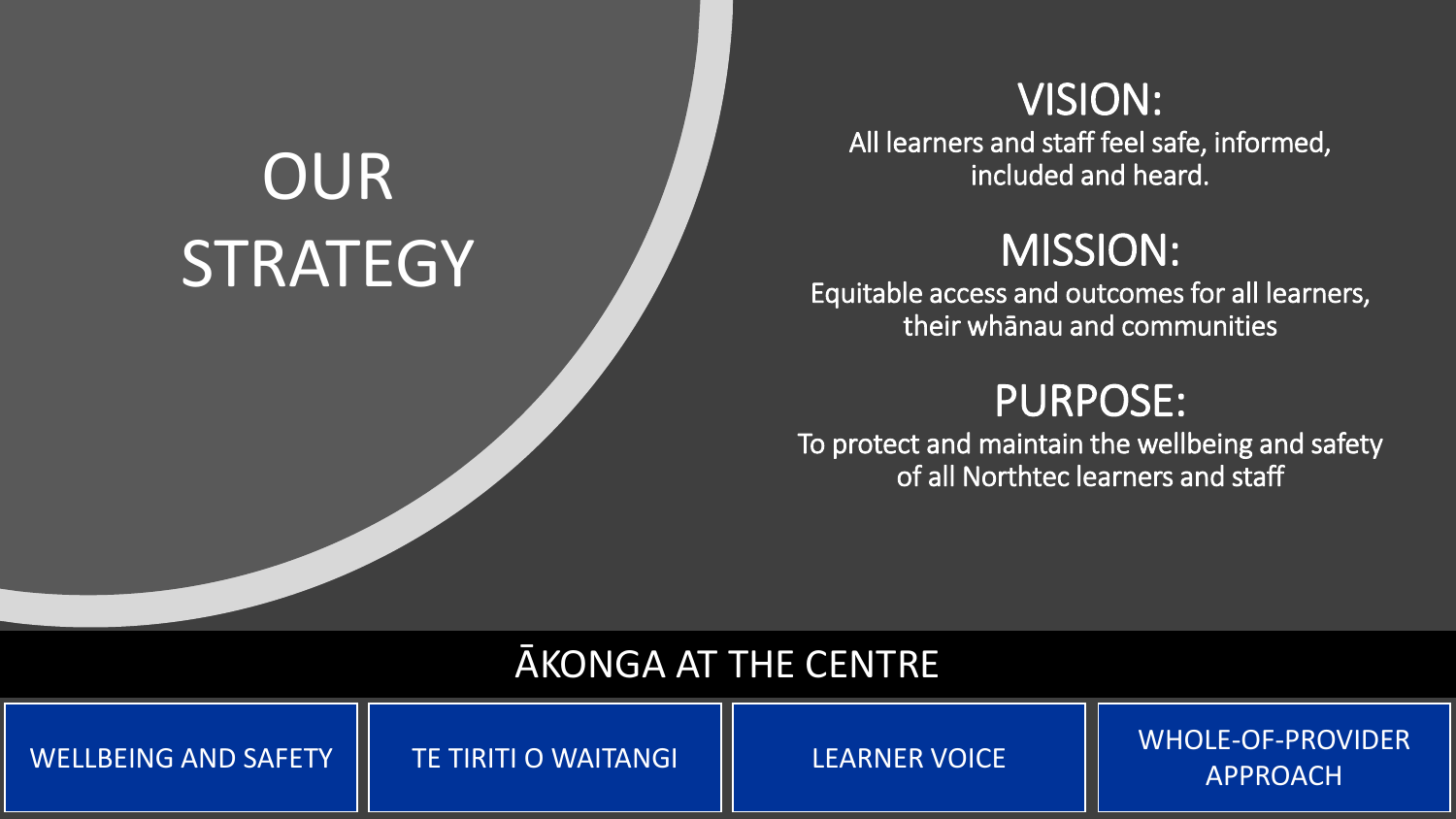# AKONGA AT THE CENTRE

## "Ko te amorangi ki mua, Ko te hāpai o ki muri" "The leaders at the front, the support at the back"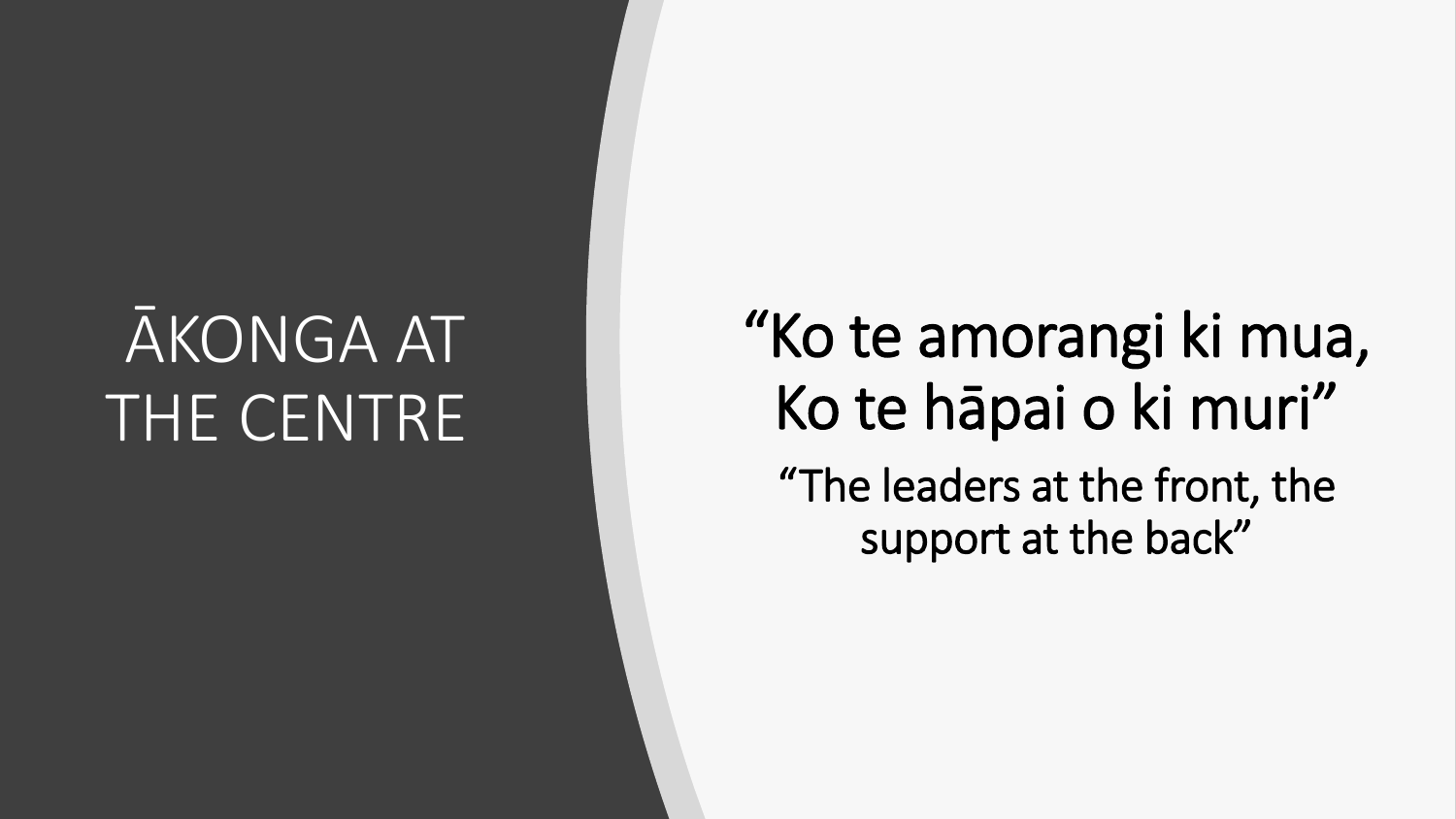# OUR SHARED VALUES

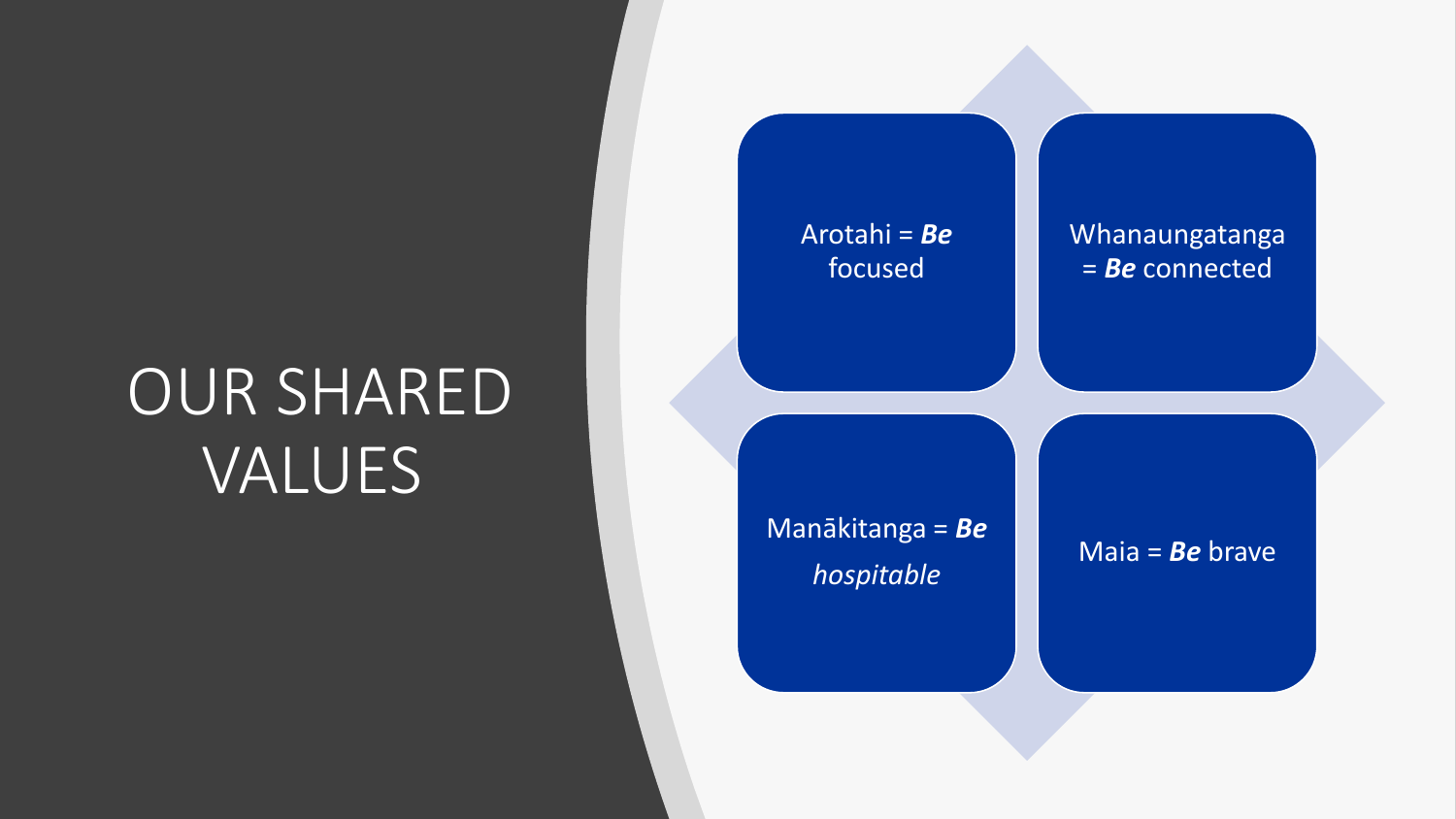# OUR SHARED PASTORAL GOALS

**Kaupapa Māori approach Tailor-made learner journey Early and ongoing whanaungatanga**

**Early and ongoing manākitanga**

**Remove barriers to learning**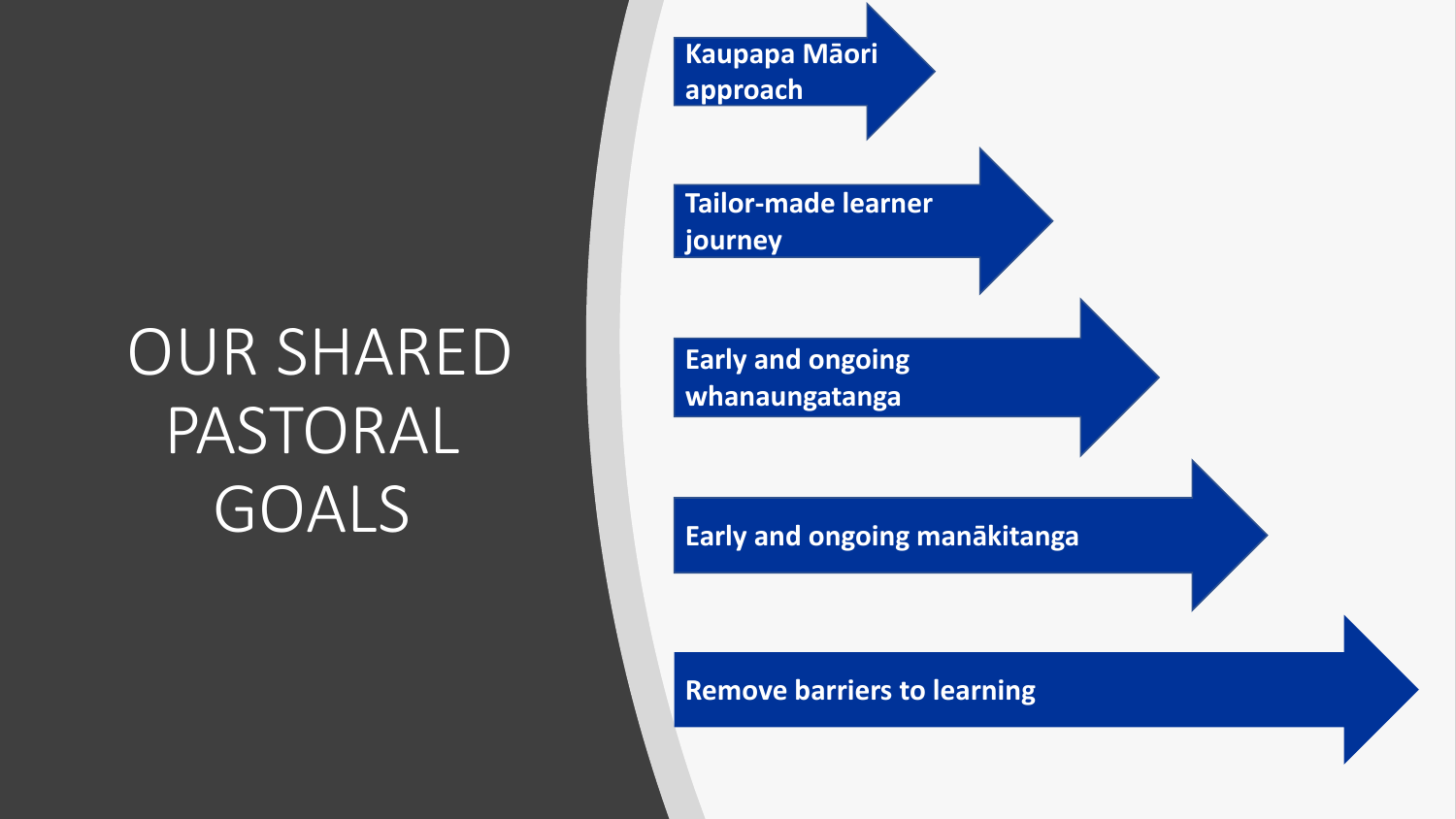# OUR SHARED ACTIVITIES

**1. EACH ONE OF US** - is responsible for pastoral care.

**2. LEARNER VOICE –** Clear and solid concerns and complaints processes

**3. EQUITABLE AND INCLUSIVE ENGAGEMENT AND CO-DESIGN**  – Everyone is consulted and included in the co-design of change and development. Internal and external.

**4. SHARED BEST PRACTICE, RESOURCE AND LEARNING ACROSS THE ORGANISATION** – Tuakana/Teina in action across departments

**5. TRAINING FOR STAFF AND LEARNERS**– Build capability

**6. PROVISION OF INFORMATION** – Accurate, accessible, consistent and timely. Clear communication and information lines